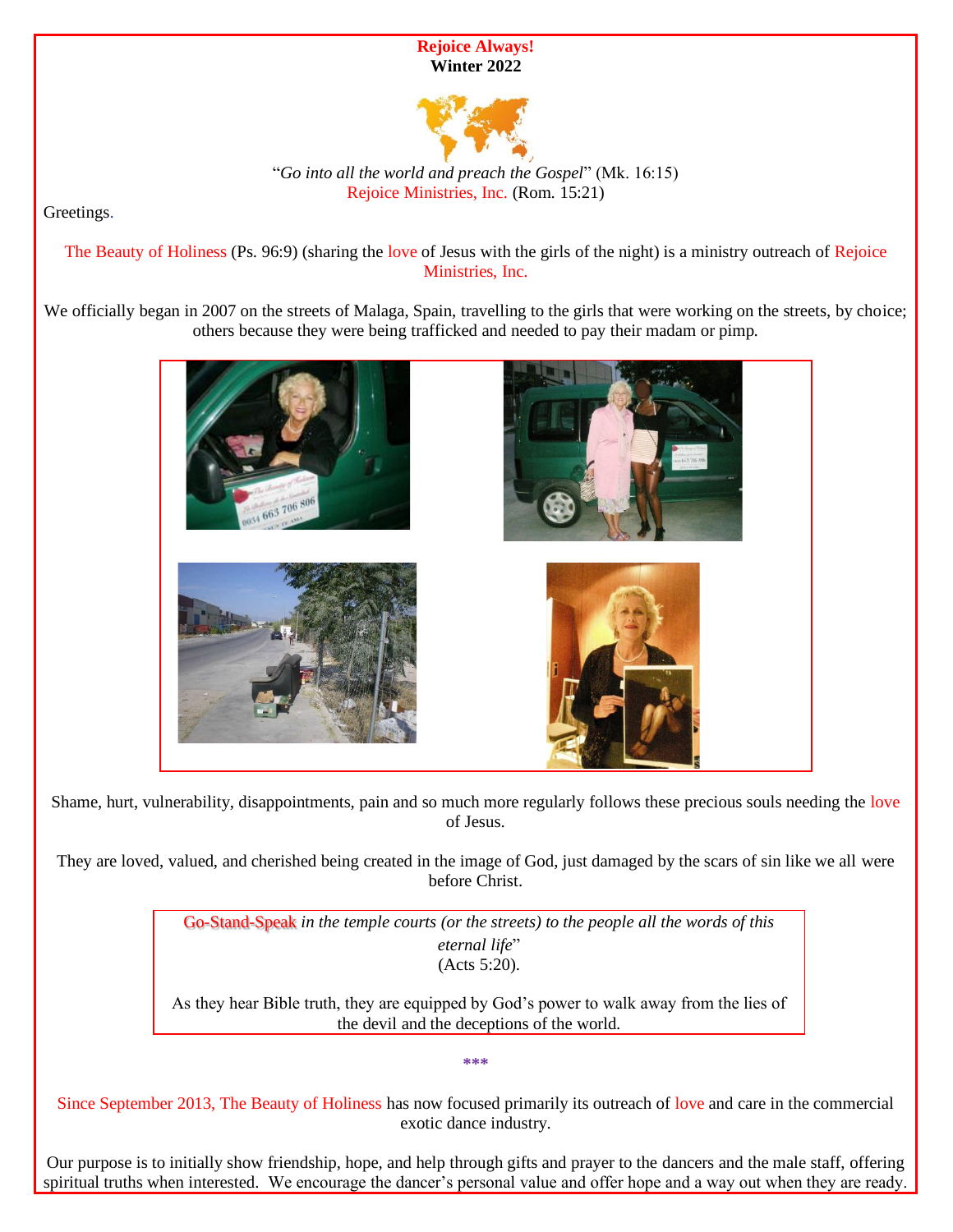

We are please to announce our first book now published on Amazon KDP.



**<https://www.amazon.com/dp/B09QFFZVWV/>**

Primarily as an evangelistic tool to share with the girls in the exotic dance clubs, it would also be a great read to family and friends that need to hear about God's love for them. Many that have yet to experience God's love for themselves.

## **Please** order your copies from Amazon.

If you want to help purchase a larger quantity for distribution for your staff or those in your care, please contact the Ministry for quantity discounts.

We are also part of **AMAZON SMILE** and any orders of anything from here helps support the Ministry.

*Thank you for your time* and I look forward to hearing from you. *Thank you so much* for your continual partnership full of faith, love, friendship, and support.

*Do you not say, 'It is still four months until the harvest comes?' Look, I say to you, raise your eyes and look at the fields and see, they are white for harvest* (John 4:35).

Rev. Joyce McNaughton